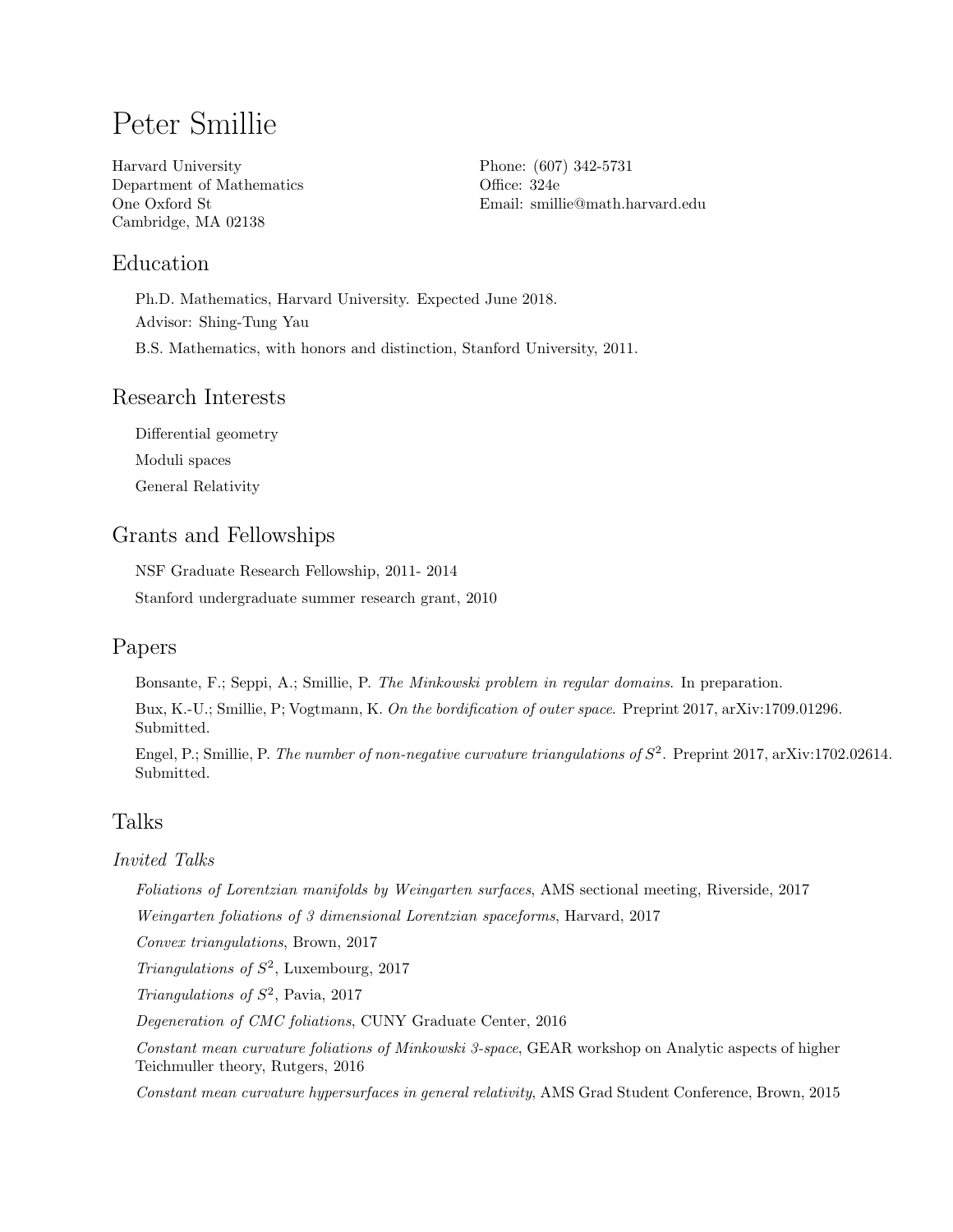Student Seminar Talks (many topics represent several talks) Positive scalar curvature and minimal hypersuface singularities, 2017 Ramification conjectures and Hirzebruch's property of line arrangements, 2017 Earthquakes in two-dimensional hyperbolic geometry, 2017 Siegel theta functions for indefinite lattices, 2017 Constant Gauss curvature hypersufaces in Minkowski space, 2016 Reduction of the Einstein equations in  $2+1$  with fluid, 2016 Relativistic Teichmuller theory, 2016 Initial singularity of flat globally hyperbolic spacetimes, 2015 Lorentz spacetimes of constant curvature, 2015 Characteristic classes of foliations, 2015 Ray structures in Teichmuller space, 2015 Null mean curvature flow and MOTS, 2015 The Riemannian Penrose inequality, 2015 CMC spacelike hypersurfaces, 2015 Minimal hypersurfaces asymptotic to quadratic cones, 2015 Gromov-Hausdorff limits of Kahler manifolds, 2015 Spectral curves and CMC surfaces, 2014 On the proof of the positive mass theorem, 2014 Constant mean curvature hypersurfaces and harmonic maps, 2014 Infinitely many minimal surfaces in positive Ricci curvature, 2013 Foliations of positive scalar curvature, 2013 Boundary connect sum of Poincare-Einstein manifolds, 2013 Minimal surfaces in hyperbolic three-space, 2013 The moment map and  $\lambda_1$  for Hermitian symmetric spaces, 2013 Eigenvalue estimates and arithmetic curves, 2013 Volumes of arithmetic locally symmetric spaces, 2013 Higgs bundles and variations of Hodge structure, 2012 Hamiltonian mean curvature flow, 2012 On "The Self-Dualtiy equations on a Riemann surface", 2012 Symplectic conifold transitions, 2012 On "The Yang-Mills equations over Riemann surfaces", 2012 Geometry of diffeomorphism groups, Trivial Notions Seminar, 2012 The ADHM construction, Harvard Baby Gauge Theory Seminar, 2012 Cohomology of loop groups, Harvard Baby Gauge Theory Seminar, 2012